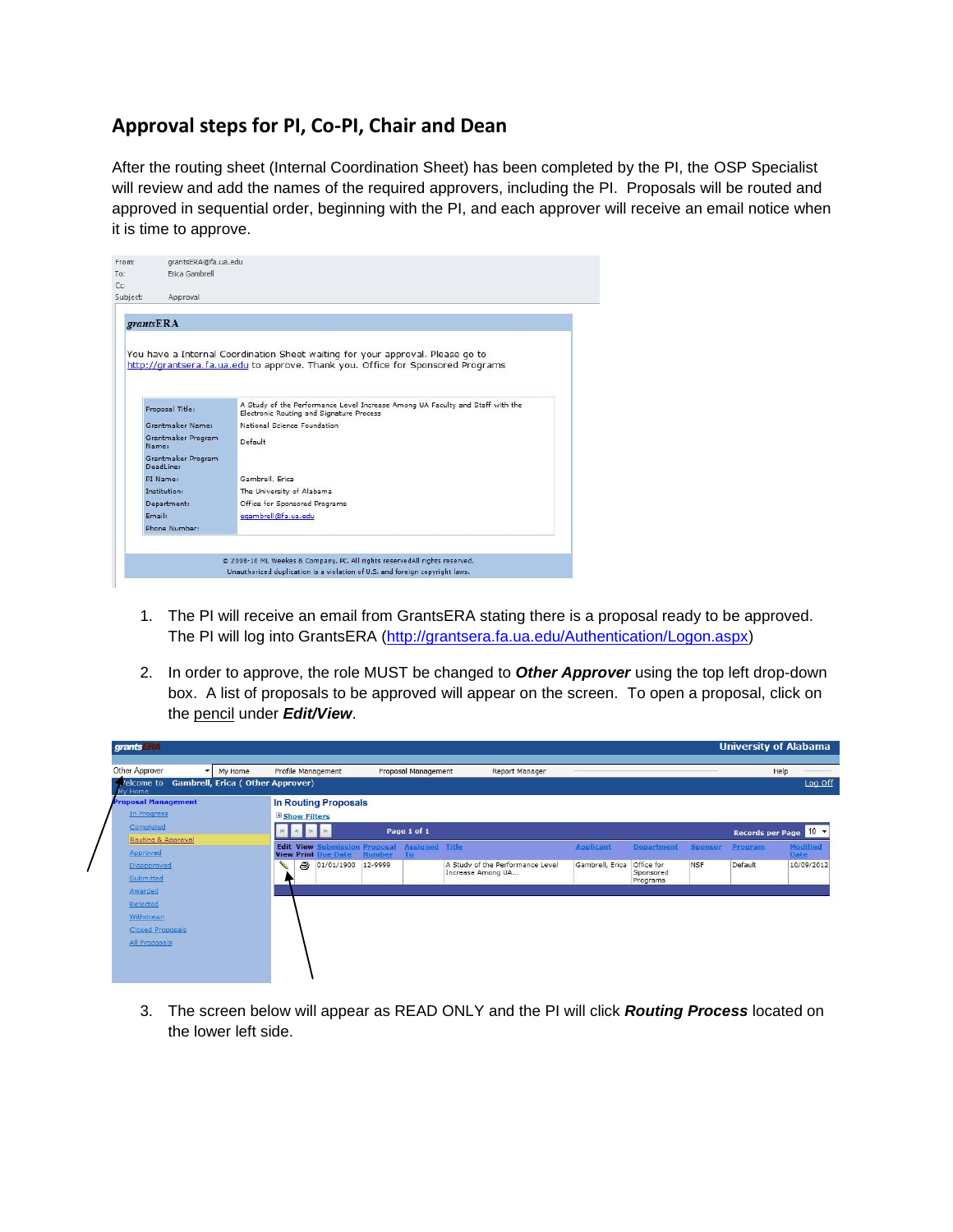| HIDE<br>Proposal<br>Sections<br><b>LOO BASICH</b><br><b>Read Only</b><br>Proposal Title<br>Prefix<br>Dr. *<br>Department | <b>B</b> .validate<br><b>DE Previous D Next</b><br>Proposal Title: Comparing Personality Characteristics of Computer Hackers from the US, Russia, and Treland<br>PI's Name: Seigfried-Spellar, Kathryn<br>Proposal To: Default[National Science Foundation]<br>Comparing Personality Characteristics of Computer Hackers from the US, Russia, and Ireland<br>PROJECT DIRECTOR/PRINCIPAL INVESTIGATOR INFORMATION<br><b>First Name</b><br>Kathryn<br>Criminal Justice/Sociolo | Complete Europe<br><b>Z</b> Sendalo Resting<br>Middle Name | View/Print<br>$\square$<br>ø.<br>Last Name | V Help cal orr<br>Reset<br>$P$ PKH<br>Status : InRouting<br>Proposal Number : 13-0204<br><b>Basic Information</b> |
|--------------------------------------------------------------------------------------------------------------------------|------------------------------------------------------------------------------------------------------------------------------------------------------------------------------------------------------------------------------------------------------------------------------------------------------------------------------------------------------------------------------------------------------------------------------------------------------------------------------|------------------------------------------------------------|--------------------------------------------|-------------------------------------------------------------------------------------------------------------------|
|                                                                                                                          |                                                                                                                                                                                                                                                                                                                                                                                                                                                                              |                                                            |                                            |                                                                                                                   |
|                                                                                                                          |                                                                                                                                                                                                                                                                                                                                                                                                                                                                              |                                                            |                                            |                                                                                                                   |
|                                                                                                                          |                                                                                                                                                                                                                                                                                                                                                                                                                                                                              |                                                            |                                            |                                                                                                                   |
|                                                                                                                          |                                                                                                                                                                                                                                                                                                                                                                                                                                                                              |                                                            |                                            |                                                                                                                   |
|                                                                                                                          |                                                                                                                                                                                                                                                                                                                                                                                                                                                                              |                                                            |                                            |                                                                                                                   |
|                                                                                                                          |                                                                                                                                                                                                                                                                                                                                                                                                                                                                              |                                                            |                                            |                                                                                                                   |
|                                                                                                                          |                                                                                                                                                                                                                                                                                                                                                                                                                                                                              |                                                            | Seigfried-Spellar                          | Suffix<br>$\overline{\phantom{a}}$                                                                                |
|                                                                                                                          |                                                                                                                                                                                                                                                                                                                                                                                                                                                                              |                                                            |                                            |                                                                                                                   |
|                                                                                                                          |                                                                                                                                                                                                                                                                                                                                                                                                                                                                              |                                                            |                                            |                                                                                                                   |
|                                                                                                                          | PROJECT BUDGET INFORMATION<br>Project Start Date                                                                                                                                                                                                                                                                                                                                                                                                                             | Project End Date                                           | <b>Total Project Total</b>                 |                                                                                                                   |
| 7/1/2013                                                                                                                 | 四                                                                                                                                                                                                                                                                                                                                                                                                                                                                            | $\overline{a}$<br>6/30/2015                                |                                            |                                                                                                                   |
| A Title Page                                                                                                             |                                                                                                                                                                                                                                                                                                                                                                                                                                                                              |                                                            | 449,189.00                                 |                                                                                                                   |
|                                                                                                                          | First Period Start Date                                                                                                                                                                                                                                                                                                                                                                                                                                                      | First Period End Date                                      | First Period Total                         |                                                                                                                   |
| 7/1/2013<br>Proposal                                                                                                     | 硼                                                                                                                                                                                                                                                                                                                                                                                                                                                                            | 霉<br>6/30/2014                                             | 235,123.00                                 |                                                                                                                   |
|                                                                                                                          | <b>SPONSOR INFORMATION</b><br>Sponsor Name                                                                                                                                                                                                                                                                                                                                                                                                                                   |                                                            |                                            |                                                                                                                   |
| <b>Ere-Award</b>                                                                                                         | National Science Foundation                                                                                                                                                                                                                                                                                                                                                                                                                                                  |                                                            |                                            |                                                                                                                   |
| Due date<br>o Routing                                                                                                    |                                                                                                                                                                                                                                                                                                                                                                                                                                                                              | Sponsor Type                                               | Type Of Application                        |                                                                                                                   |
|                                                                                                                          | 朋                                                                                                                                                                                                                                                                                                                                                                                                                                                                            | Federal<br>$\star$                                         | Proposal<br>$\overline{\phantom{a}}$       |                                                                                                                   |
| <b>Bouting Process</b>                                                                                                   | <b>Manage Other Attachments</b>                                                                                                                                                                                                                                                                                                                                                                                                                                              |                                                            |                                            |                                                                                                                   |
|                                                                                                                          |                                                                                                                                                                                                                                                                                                                                                                                                                                                                              |                                                            |                                            |                                                                                                                   |

4. This will open up the approval page. The PI will see his/her name listed along with a box to select approve or disapprove from the drop down box. If changes are needed, select *Disapproved* and then *Save* at the bottom of the page. OSP will be notified and will coordinate communications, ensure any appropriate changes are made and re-initiate the approval process. After *Approved* has been selected, click on *Save* at the bottom of the page.

| <b>Routing Process</b>                                     |                                                                                                                                                                                                                                                                                                                                                                                                                                                  | <b>Save C</b> Previous Q Trast                                                                                                                                                                                                                                                                                                                                                                                                                     | Chanders Q Complete Proposal Bend To Routing                                                                                                                                                          | Wiew/Print | <b>Editor</b>                                       | Reset<br><b>K</b> Exit |  |  |  |
|------------------------------------------------------------|--------------------------------------------------------------------------------------------------------------------------------------------------------------------------------------------------------------------------------------------------------------------------------------------------------------------------------------------------------------------------------------------------------------------------------------------------|----------------------------------------------------------------------------------------------------------------------------------------------------------------------------------------------------------------------------------------------------------------------------------------------------------------------------------------------------------------------------------------------------------------------------------------------------|-------------------------------------------------------------------------------------------------------------------------------------------------------------------------------------------------------|------------|-----------------------------------------------------|------------------------|--|--|--|
| <b>ED GT</b> Internal Routing<br><b>Ed Routing Process</b> |                                                                                                                                                                                                                                                                                                                                                                                                                                                  | FI's Name: Gambrell, Erica                                                                                                                                                                                                                                                                                                                                                                                                                         | Proposal Title: A Study of the Performance Level Increase Among UA Faculty and Staff with the<br><b>Electronic Routing and Signature Process</b><br>Proposal To: Default[National Science Foundation] |            | <b>Status InRouting</b><br>Froposal Number: 12-9999 |                        |  |  |  |
|                                                            | Routing & Approval                                                                                                                                                                                                                                                                                                                                                                                                                               |                                                                                                                                                                                                                                                                                                                                                                                                                                                    |                                                                                                                                                                                                       |            |                                                     |                        |  |  |  |
|                                                            |                                                                                                                                                                                                                                                                                                                                                                                                                                                  | The following portion of this form must be electronically approved by PI/Co-PIs and appropriate officials to<br>document certification and consent for submission of the project by the Office for Sponsored Programs.                                                                                                                                                                                                                             |                                                                                                                                                                                                       |            |                                                     |                        |  |  |  |
|                                                            |                                                                                                                                                                                                                                                                                                                                                                                                                                                  | <b>Certifications and Approvals:</b>                                                                                                                                                                                                                                                                                                                                                                                                               |                                                                                                                                                                                                       |            |                                                     |                        |  |  |  |
|                                                            | <b>Principal Investigator/Co-PI Certifications</b><br>By approving this application electronically, I certify to the following statements.                                                                                                                                                                                                                                                                                                       |                                                                                                                                                                                                                                                                                                                                                                                                                                                    |                                                                                                                                                                                                       |            |                                                     |                        |  |  |  |
|                                                            | a) The information submitted within the application is true, complete, and accurate to the best of my knowledge. I understand that any false,<br>fictitious or fraudulent statements or claims may subject me to criminal, civil, or administrative penalties,                                                                                                                                                                                   |                                                                                                                                                                                                                                                                                                                                                                                                                                                    |                                                                                                                                                                                                       |            |                                                     |                        |  |  |  |
|                                                            |                                                                                                                                                                                                                                                                                                                                                                                                                                                  | b) No University of Alabama employee or official, and no family members of a University employee or official, and no sponsoring agency employee or<br>official, will receive a benefit as a result of this proposed project, except as has been previously disclosed in writing to the University. I understand<br>that I must disclose any benefit provided to a family member, University employee/official, or Sponsoring employee or official, |                                                                                                                                                                                                       |            |                                                     |                        |  |  |  |
| <b>Title Page</b>                                          | c) I have reviewed and will comply with University of Alabama Conflict of Interest Policies and Procedures. I further certify that I will comply with<br>any conditions or restrictions imposed by the University to manage, reduce or eliminate actual or potential conflicts of interest.<br>d) I agree to be bound by and comply with the terms of the University of Alabama Patent Policy and to disclose to designated University officials |                                                                                                                                                                                                                                                                                                                                                                                                                                                    |                                                                                                                                                                                                       |            |                                                     |                        |  |  |  |
| Proposal                                                   |                                                                                                                                                                                                                                                                                                                                                                                                                                                  | all inventions and discoveries made by me, made under my direction, or otherwise known to me, resulting from the work conducted under the<br>contract or grant. I hereby assign all inventions defined as the property of the University under the terms of the Patent Policy to the University.                                                                                                                                                   |                                                                                                                                                                                                       |            |                                                     |                        |  |  |  |
| Pre-Award                                                  | e) I agree to accept responsibility for the scientific conduct of the project and to provide the required progress reports if a grant is awarded as a<br>result of the application, and I understand that the expenditure of funds recoived for externally sponsored projects is subject to both sponsor<br>quidelines and University of Alabama Policies and Procedures.                                                                        |                                                                                                                                                                                                                                                                                                                                                                                                                                                    |                                                                                                                                                                                                       |            |                                                     |                        |  |  |  |
| Routing                                                    |                                                                                                                                                                                                                                                                                                                                                                                                                                                  |                                                                                                                                                                                                                                                                                                                                                                                                                                                    | College/Department Approvals to Submit Project to a Sponsor for Requested Funding                                                                                                                     |            |                                                     |                        |  |  |  |
| $\overline{\mathcal{L}}$ Routing Process                   | By approving this application electronically, I verify my approval of this proposal and my concurrence with the information provided by the PI/Co-<br>PI(s) on this form.                                                                                                                                                                                                                                                                        |                                                                                                                                                                                                                                                                                                                                                                                                                                                    |                                                                                                                                                                                                       |            |                                                     |                        |  |  |  |
|                                                            | Role                                                                                                                                                                                                                                                                                                                                                                                                                                             | <b>Official</b>                                                                                                                                                                                                                                                                                                                                                                                                                                    | <b>Approval/Disapprov</b>                                                                                                                                                                             | Date       | <b>Comments</b>                                     |                        |  |  |  |
|                                                            | OA.                                                                                                                                                                                                                                                                                                                                                                                                                                              | Gambrell, Erica                                                                                                                                                                                                                                                                                                                                                                                                                                    | Select                                                                                                                                                                                                |            |                                                     |                        |  |  |  |
|                                                            | <b>OA</b>                                                                                                                                                                                                                                                                                                                                                                                                                                        | Beck, Michelle                                                                                                                                                                                                                                                                                                                                                                                                                                     | Approved<br>Dis-Approved<br>Approved with Conditions                                                                                                                                                  |            |                                                     | $48 - 8100\%$ -        |  |  |  |
|                                                            |                                                                                                                                                                                                                                                                                                                                                                                                                                                  |                                                                                                                                                                                                                                                                                                                                                                                                                                                    |                                                                                                                                                                                                       |            | Local intranet   Protected Mode: Off                |                        |  |  |  |

- 5. Once the PI has approved, any Co-PIs will receive an email to approve and will follow the same process described in steps 1 through 3 above.
- 6. After the PI and Co-PI approvals, the Chair(s) and the Dean(s) will receive an email and will approve following the same process described in steps 1 through 3 above.